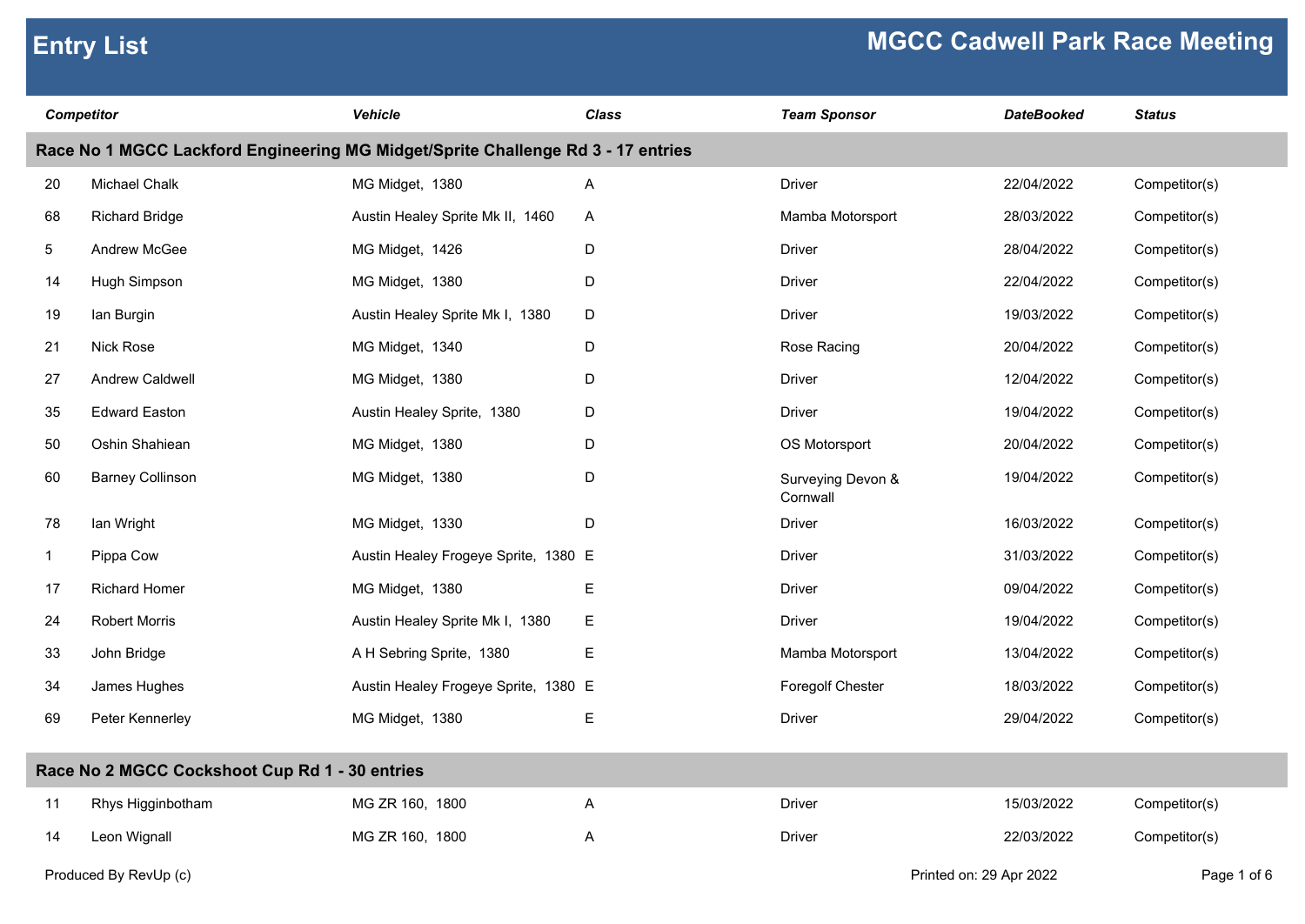| <b>Competitor</b> |                        | <b>Vehicle</b>             | <b>Class</b> | <b>Team Sponsor</b>                | <b>DateBooked</b> | <b>Status</b> |
|-------------------|------------------------|----------------------------|--------------|------------------------------------|-------------------|---------------|
| 15                | John Payne             | Austin Healey Sprite, 1380 | B            | <b>Driver</b>                      | 08/04/2022        | Competitor(s) |
| 16                | John Spencer           | MG ZR 170, 1800            | B            | <b>Driver</b>                      | 31/03/2022        | Competitor(s) |
| 17                | Matthew Spencer        | MG ZR 170, 1800            | B            | <b>Driver</b>                      | 31/03/2022        | Competitor(s) |
| 21                | <b>Tony Roberts</b>    | MG ZS 170, 1800            | B            | <b>Driver</b>                      | 12/04/2022        | Competitor(s) |
| 40                | Colin Stubbs           | MG ZR 170, 1800            | B            | <b>Driver</b>                      | 15/03/2022        | Competitor(s) |
| 44                | Mark Bellamy           | MG ZR 170, 1800            | B            | <b>Driver</b>                      | 23/03/2022        | Competitor(s) |
| 45                | David Morrison         | MG Midget, 1380            | B            | <b>Driver</b>                      | 22/03/2022        | Competitor(s) |
| 52                | Carl Chadwick          | MG Midget, 1380            | B            | Sunaxis                            | 04/04/2022        | Competitor(s) |
| 87                | lan Whitt              | MG Midget, 1380            | B            | <b>Driver</b>                      | 16/03/2022        | Competitor(s) |
| 99                | Aaron Jackson          | MG Midget, 1380            | B            | <b>Driver</b>                      | 18/04/2022        | Competitor(s) |
| $\overline{2}$    | <b>Philip Standish</b> | MG ZR 190, 1800            | ${\bf C}$    | <b>Driver</b>                      | 16/03/2022        | Competitor(s) |
| $\overline{4}$    | Keith Egar             | MG Midget, 1798            | ${\bf C}$    | <b>Driver</b>                      | 11/04/2022        | Competitor(s) |
| 5                 | Paul Wignall           | Mg ZS 180, 2500            | ${\bf C}$    | <b>Driver</b>                      | 17/03/2022        | Competitor(s) |
| 7                 | Max Pittock-Holdsworth | MG F Cup, 1800             | $\mathbf C$  | <b>General Demolition Ltd</b>      | 13/04/2022        | Competitor(s) |
| 8                 | Mark Wright            | MG F Cup, 1800             | ${\bf C}$    | Mark Wright Motor Sport            | 14/04/2022        | Competitor(s) |
| 10                | Ray Collier            | MG ZR 190, 1800            | ${\bf C}$    | <b>Driver</b>                      | 25/03/2022        | Competitor(s) |
| 12                | David Coulthard        | MGF Cup, 1800              | ${\bf C}$    | Red Bill Racing                    | 16/03/2022        | Competitor(s) |
| 30                | Karl Green             | MG ZS 180, 2500            | ${\bf C}$    | Tegral Lighting / AA<br>Electrical | 23/03/2022        | Competitor(s) |
| 69                | Peter Bramble          | MGB Roadster, 1950         | ${\bf C}$    | <b>Driver</b>                      | 20/04/2022        | Competitor(s) |
| 77                | <b>Tony Ryalls</b>     | MG B GT, 1800              | ${\bf C}$    | Darkside Developments              | 21/03/2022        | Competitor(s) |
| 3                 | Helen Waddington       | <b>MGF VVC, 1800</b>       | F.           | <b>Driver</b>                      | 17/03/2022        | Competitor(s) |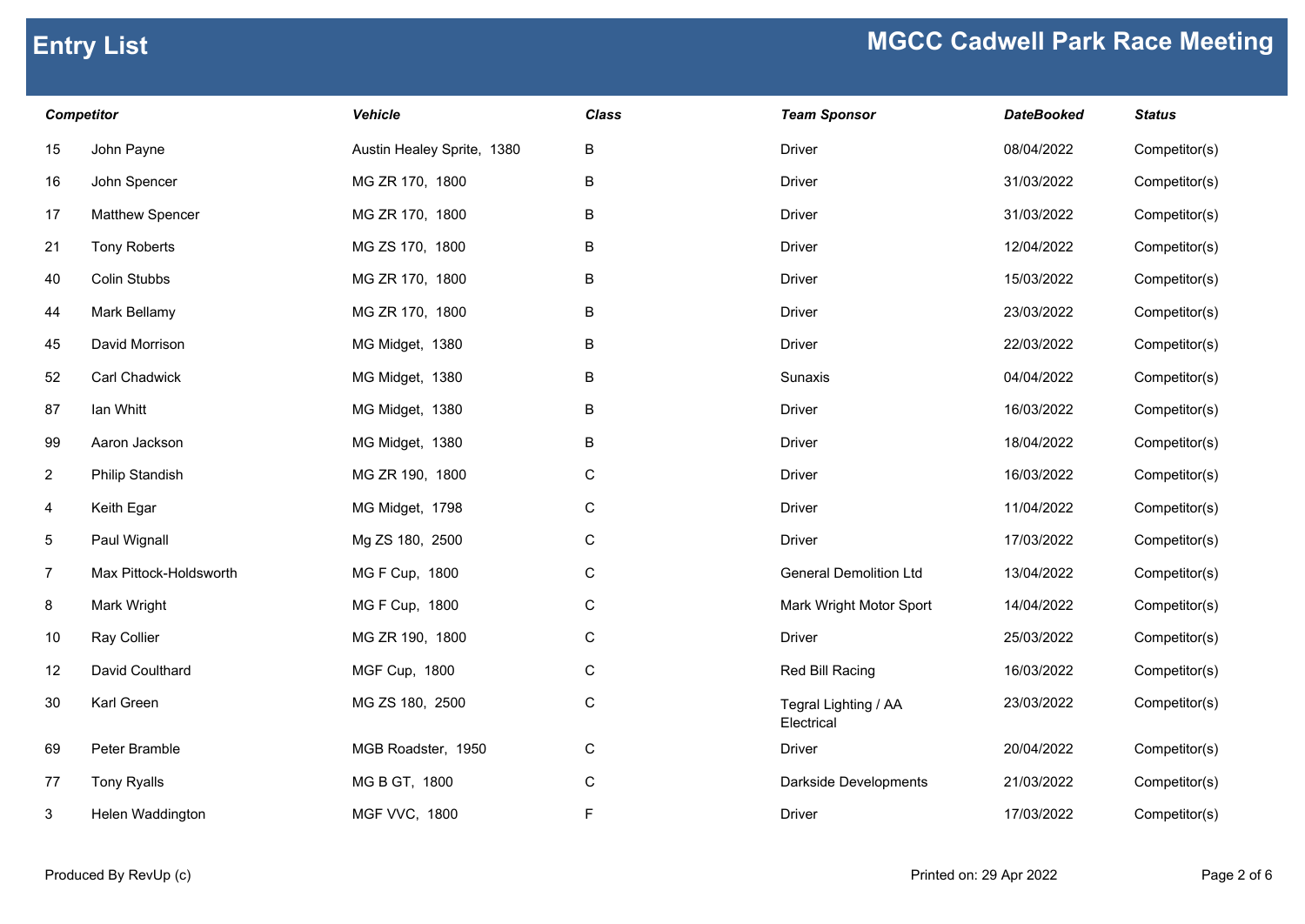### *Competitor Vehicle Class Team Sponsor DateBooked Status* 9 Phil Rigby MG F VVC, 1800 F Driver 13/04/2022 Competitor(s) 19 Christopher Greenbank MG F, 1800 F Greenbank F 35 Tom Church MG F, 1800 F Driver 20/04/2022 Competitor(s) 58 Gareth Jones MG TF LE500, 1800 F 68 Richard Johnson MG F, 1800 F Driver 05/04/2022 Competitor(s) 128 William Fraser MG F, 1800 F Driver 16/03/2022 Competitor(s) Adam Key **MGF VVC, 1800** F Research 2006 MGF WOLF MotorSport 621 Adam Key MGF VVC, 1800 Wolf MotorSport 22/03/2022 Competitor(s)

### **Race No 3 MGCC The C. I. T. MG Trophy Rd 3 - 15 entries**

| 16 | Jason Burgess        | MG ZR 190, 1796 | A | Aptean / Carrot Racing<br>Team                       | 17/03/2022 | Competitor(s) |
|----|----------------------|-----------------|---|------------------------------------------------------|------------|---------------|
| 23 | Paul Savage          | MG ZR 190, 1796 | A | DC Motorsport                                        | 07/03/2022 | Competitor(s) |
| 33 | Patrick Booth        | MG ZR 190, 1796 | A | 4G Racing                                            | 08/04/2022 | Competitor(s) |
| 77 | <b>Robin Walker</b>  | MG ZR 190, 1796 | A | Mulsanne Consultants Ltd                             | 17/03/2022 | Competitor(s) |
| 79 | Adam Jackson         | MG ZR 190, 1796 | A | Protier / AMW Motorsport                             | 14/04/2022 | Competitor(s) |
| 92 | Graham Ross          | MG ZR 190, 1796 | A | Write On Signs and Display                           | 12/04/2022 | Competitor(s) |
| 99 | Doug Cole            | MG ZR 190, 1796 | Α | DC Motorsport / Finishline<br>UK / RK Panel Craft    | 15/03/2022 | Competitor(s) |
| 8  | Jack Chapman         | MG ZR 170, 1796 | B | British Legends Racing / A<br>P Chapman (Decorators) | 31/03/2022 | Competitor(s) |
| 14 | James Dennison       | MG ZR 170, 1796 | B | Powerflex                                            | 11/04/2022 | Competitor(s) |
| 58 | Astin Wigley         | MG ZR 170, 1796 | B | <b>Boss Professional Cleaning</b><br><b>Services</b> | 29/03/2022 | Competitor(s) |
| 80 | <b>Tylor Ballard</b> | MG ZR 170, 1796 | B | College Motors - MG Rover                            | 15/03/2022 | Competitor(s) |

| <b>Team Sponsor</b>      | <b>DateBooked</b> | <b>Status</b> |
|--------------------------|-------------------|---------------|
| Driver                   | 13/04/2022        | Competitor(s) |
| Greenbank Crane Services | 11/04/2022        | Competitor(s) |
| Driver                   | 20/04/2022        | Competitor(s) |
| Driver                   | 12/04/2022        | Competitor(s) |
| Driver                   | 05/04/2022        | Competitor(s) |
| Driver                   | 16/03/2022        | Competitor(s) |
|                          |                   |               |

FeatherClaw Racing

| Aptean / Carrot Racing<br>Team                       | 17/03/2022 | Competitor(s) |
|------------------------------------------------------|------------|---------------|
| DC Motorsport                                        | 07/03/2022 | Competitor(s) |
| 4G Racing                                            | 08/04/2022 | Competitor(s) |
| Mulsanne Consultants I td                            | 17/03/2022 | Competitor(s) |
| Protier / AMW Motorsport                             | 14/04/2022 | Competitor(s) |
| Write On Signs and Display                           | 12/04/2022 | Competitor(s) |
| DC Motorsport / Finishline<br>UK / RK Panel Craft    | 15/03/2022 | Competitor(s) |
| British Legends Racing / A<br>P Chapman (Decorators) | 31/03/2022 | Competitor(s) |
| Powerflex                                            | 11/04/2022 | Competitor(s) |
| <b>Boss Professional Cleaning</b><br>Services        | 29/03/2022 | Competitor(s) |
| College Motors - MG Rover<br>Specialists             | 15/03/2022 | Competitor(s) |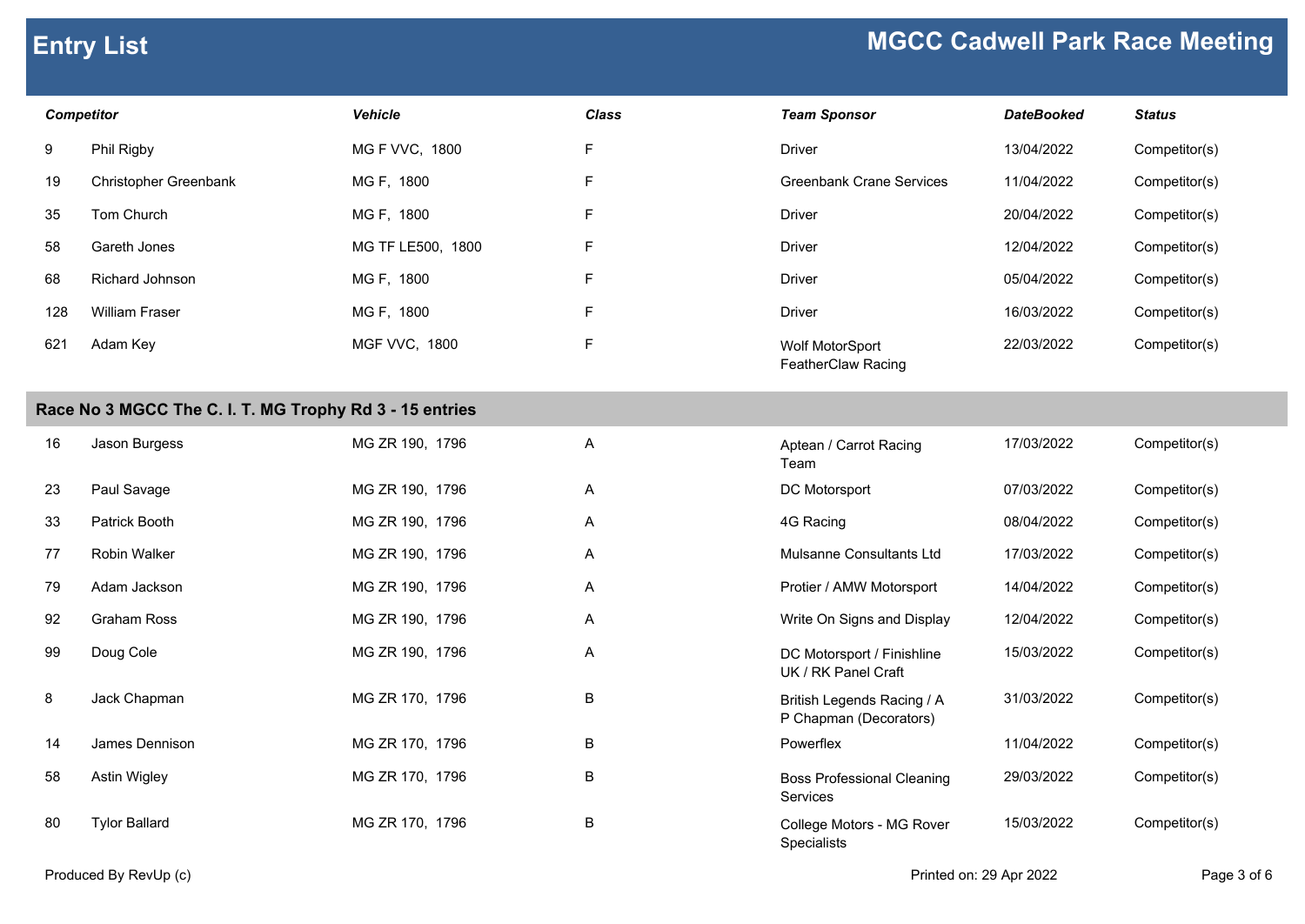| <b>Competitor</b>                                                         |                        | <b>Vehicle</b>        | Class          | <b>Team Sponsor</b>                               | <b>DateBooked</b> | <b>Status</b> |  |
|---------------------------------------------------------------------------|------------------------|-----------------------|----------------|---------------------------------------------------|-------------------|---------------|--|
| 88                                                                        | James Cole             | MG ZR 170, 1796       | $\sf B$        | DC Motorsport / Finishline<br>UK / RK Panel Craft | 15/03/2022        | Competitor(s) |  |
| 93                                                                        | Joseph Dalgarno        | MG ZR 170, 1796       | B              | My Alloys / Motul UK /<br>Witham Group            | 15/03/2022        | Competitor(s) |  |
| 97                                                                        | Josh Bromley           | MG ZR 170, 1796       | B              | SPH Roofing / Rapid<br>Scaffolding                | 15/03/2022        | Competitor(s) |  |
| 20                                                                        | Matthew Harvey         | MG ZR 160, 1796       | $\mathsf C$    | Datoma Motorsport                                 | 24/03/2022        | Competitor(s) |  |
| Race No 4 Hickford Construction Ltd., MGCC MG Metro Cup Rd 3 - 19 entries |                        |                       |                |                                                   |                   |               |  |
| 16                                                                        | Matthew Simpson        | Rover Metro GTi, 1400 |                | <b>Driver</b>                                     | 15/03/2022        | Competitor(s) |  |
| 17                                                                        | Peter Coleman          | Rover Metro GTi, 1396 |                | <b>Driver</b>                                     | 11/04/2022        | Competitor(s) |  |
| 46                                                                        | Ben Young              | Rover Metro, 1400     |                | <b>Driver</b>                                     | 04/04/2022        | Competitor(s) |  |
| 29                                                                        | <b>Timothy Davies</b>  | Rover Metro Gti, 1396 | $\mathbf 0$    | <b>Driver</b>                                     | 01/04/2022        | Competitor(s) |  |
| 59                                                                        | Neil Burnett           | Rover Metro Gti, 1400 | $\mathbf 0$    | <b>Driver</b>                                     | 15/03/2022        | Competitor(s) |  |
| $\overline{1}$                                                            | <b>Mark Eales</b>      | Rover Metro GTi, 1400 | $\mathbf{1}$   | E and E Services MK Ltd /<br>Car Spares MK        | 15/03/2022        | Competitor(s) |  |
| 4                                                                         | Tim Shooter            | Rover Metro GTi, 1396 | -1             | <b>Harvey Street Garage</b>                       | 15/03/2022        | Competitor(s) |  |
| $\overline{7}$                                                            | Tony Howe              | MG Metro Turbo, 1293  | $\mathbf{1}$   | <b>Driver</b>                                     | 19/03/2022        | Competitor(s) |  |
| 18                                                                        | Luke Johnson           | MG Metro, 1400        | $\overline{1}$ | <b>Driver</b>                                     | 11/04/2022        | Competitor(s) |  |
| 24                                                                        | Chris Savoury          | Rover Metro GTi, 1396 | $\mathbf{1}$   | <b>Driver</b>                                     | 15/03/2022        | Competitor(s) |  |
| 28                                                                        | Mike Williams          | Rover Metro, 1400     | $\mathbf{1}$   | TrackTyre.co.uk                                   | 04/04/2022        | Competitor(s) |  |
| 30                                                                        | <b>Andrew Youens</b>   | Rover Metro, 1400     | -1             | <b>Driver</b>                                     | 12/04/2022        | Competitor(s) |  |
| 49                                                                        | <b>Richard Garrard</b> | MG Metro Turbo, 1293  | $\mathbf{1}$   | <b>Driver</b>                                     | 21/03/2022        | Competitor(s) |  |
| 72                                                                        | Jon Moore              | Rover Metro Gti, 1400 | -1             | <b>TWH Motorsport</b>                             | 18/03/2022        | Competitor(s) |  |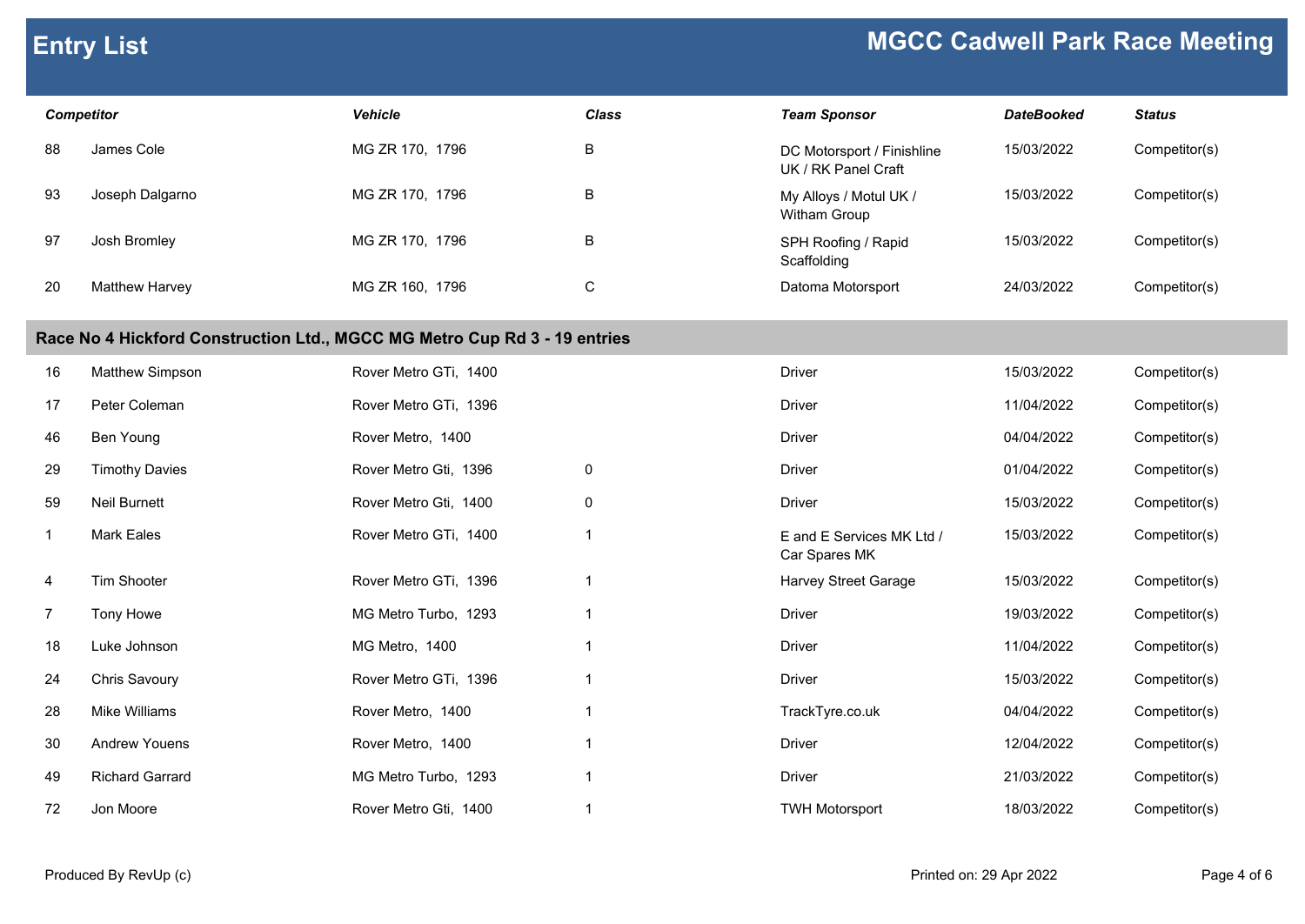| <b>Competitor</b>                                                              |                         | <b>Vehicle</b>        | <b>Class</b>   | <b>Team Sponsor</b>                                  | <b>DateBooked</b> | <b>Status</b> |
|--------------------------------------------------------------------------------|-------------------------|-----------------------|----------------|------------------------------------------------------|-------------------|---------------|
| 75                                                                             | Stephen Williams        | Rover Metro GTi, 1400 | 1              | <b>Driver</b>                                        | 22/03/2022        | Competitor(s) |
| 89                                                                             | Robbie Kenning          | MG Metro, 1380        | $\overline{1}$ | ABL 1 Touch                                          | 21/03/2022        | Competitor(s) |
| 95                                                                             | Kyla Birdseye           | MG Metro Turbo, 1293  | $\overline{1}$ | <b>Driver</b>                                        | 28/03/2022        | Competitor(s) |
| 96                                                                             | <b>Dick Trevett</b>     | MG Metro, 1380        | $\overline{1}$ | <b>Driver</b>                                        | 28/03/2022        | Competitor(s) |
| 121                                                                            | Les Tyler               | Rover Metro Gti, 1400 | $\overline{1}$ | <b>Driver</b>                                        | 07/04/2022        | Competitor(s) |
| Race No 5 MGCC MG Cup Powered by Cherished Vehicle Insurance Rd 3 - 23 entries |                         |                       |                |                                                      |                   |               |
| 10                                                                             | Marcus Short            | Rover 216 GTi, 1600   | A              | <b>Team Short</b>                                    | 31/03/2022        | Competitor(s) |
| 27                                                                             | Dale Reet               | MG ZR 160, 1800       | A              | <b>Driver</b>                                        | 15/03/2022        | Competitor(s) |
| 33                                                                             | Aaron Ross              | MG ZR 160, 1800       | Α              | Electric Centre with BLR<br>Racing                   | 15/03/2022        | Competitor(s) |
| 37                                                                             | Steve Tyler             | MG ZR 160, 1800       | Α              | www.britishlegends.co.uk                             | 15/03/2022        | Competitor(s) |
| 85                                                                             | Gregory Elgood          | MG F VVC, 1800        | Α              | <b>Driver</b>                                        | 15/03/2022        | Competitor(s) |
| 87                                                                             | Joel Roy Highley        | MG ZR 160, 1800       | A              | <b>Driver</b>                                        | 15/03/2022        | Competitor(s) |
|                                                                                | <b>Richard Sergeant</b> | MG ZR 170, 1800       | B              | <b>Driver</b>                                        | 19/04/2022        | Competitor(s) |
| 8                                                                              | Jack Chapman            | MG ZR 170, 1796       | B              | British Legends Racing / A<br>P Chapman (Decorators) | 25/04/2022        | Competitor(s) |
| 14                                                                             | Dennis Robinson         | MG ZR 170, 1800       | B              | <b>Driver</b>                                        | 25/04/2022        | Competitor(s) |
| 23                                                                             | Maddy Maguire           | MG ZR 170, 1800       | B              | <b>Driver</b>                                        | 15/03/2022        | Competitor(s) |
| 31                                                                             | Fergus Campbell         | MG ZR 170, 1796       | B              | <b>Quinntech Solutions</b>                           | 20/04/2022        | Competitor(s) |
| 55                                                                             | Stephen Highley         | MG ZR 170, 1800       | B              | www.britishlegends.co.uk                             | 15/03/2022        | Competitor(s) |
| 74                                                                             | lan Boulton             | MG ZR 170, 1800       | B              | <b>Absolute Freight Services</b>                     | 15/03/2022        | Competitor(s) |
| 99                                                                             | lain Dowler             | MG ZR 170, 1800       | B              | <b>NRH Motors</b>                                    | 15/03/2022        | Competitor(s) |